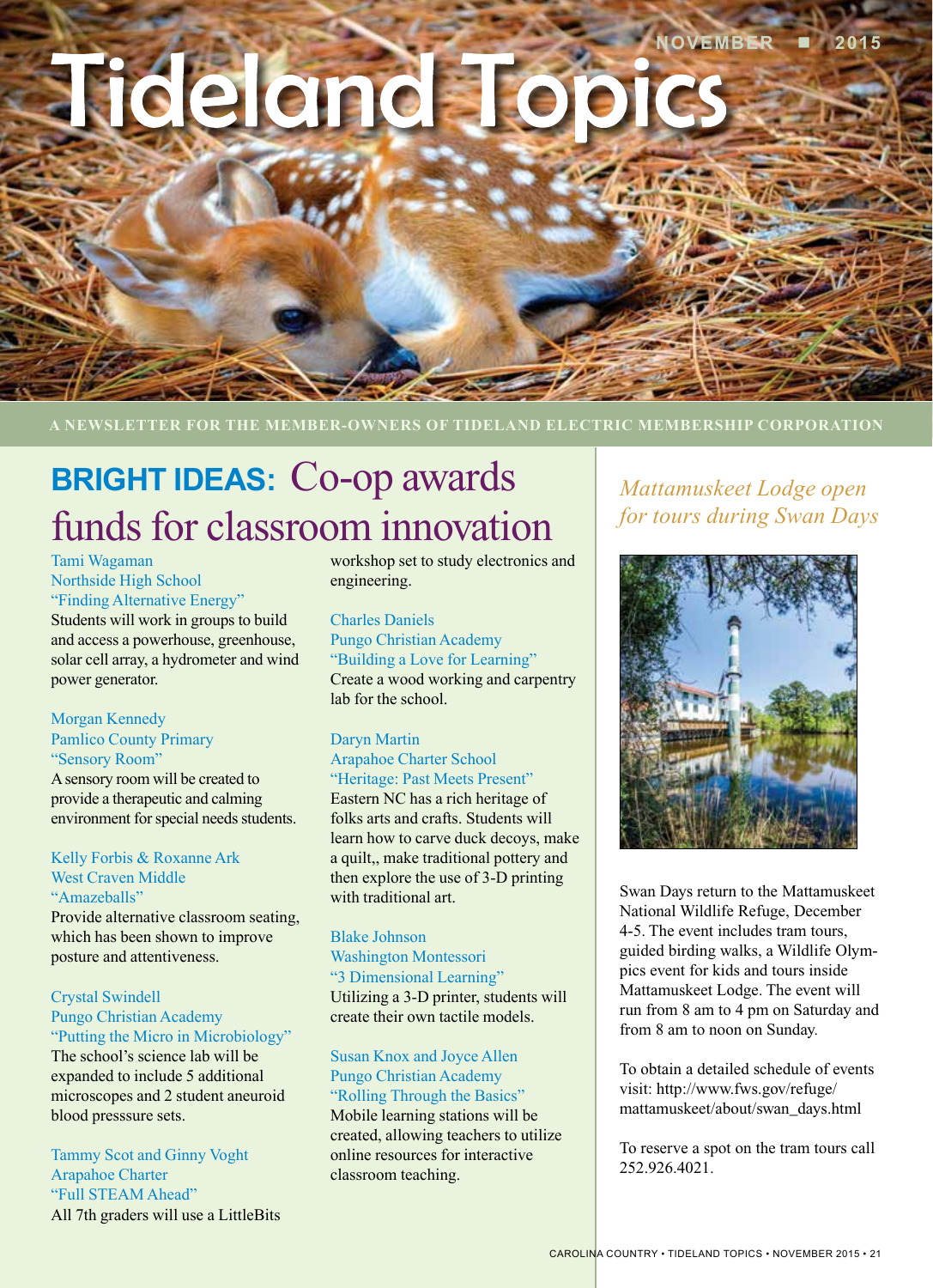

## **Rights-of-Way Maintenance Update**

Tideland has hired Lucas Tree Experts to trim trees in our rights-of-way. During the month of November they will start at the Sidney substation and trim Pamlico Beach, Woodstock Point, Norfleet Shores, Schrams Beach and Wrights Creek areas in Beaufort County. This includes all side roads in the area.

Our rights-of-way mowing crews will be working on areas served by the Edward substation including Tunstall Swamp Rd., Sandhill Rd., West Rd. and Broom Rd. They will also work along Hwy. 306 north of Aurora to the end of Hickory Point and the areas of Idalia and Royal.

# *Message to our Member-Owners:* "There is always work to be done"

**By Paul Spruill** General Manager & CEO

The oldest of the four power companies that eventually became Tideland EMC was Pamlico Power and Light, founded in 1935. Headquartered in Engelhard, the owner-operator, P.D. Midgett, once remarked, "There is no getting caught up in the power business. There is always work to be done."

Eighty years later that sentiment still rings true. With the co-op's net electric plant assets nearing the \$100 million mark, routine maintenance is imperative to not only protect member assets but to ensure reliable electric service.

While we do occassionally conduct planned outages for some maintenance and upgrades, the vast majority of that work is done while power lines are energized. Linemen use rubber sleeves that slide over power lines to reduce their risk of contact while working hot lines. Another precautionary measure is placing the breaker in one-shot mode.

Typically our breakers are set for three-shot operation. If a tree limb brushes the power line the breaker will open, momentarily interrupt the flow of electricity and then close back in. If the limb doesn't clear the line, the breaker will open again and repeat

#### **This Week's One Shot Notice:** Merritt circuit **Dowry Creek circuit**

Crews place the circuit's breaker on one shot so they can safely work on energized power lines. In the event of ungrounded contact or other interference with service, power will shut off after one breaker operation & not the typical three.

> the cycle. If after the third operation the fault is still detected the breaker will permanently open, resulting in a power outage.

When crews are working on energized lines we don't want the breaker to close back in because it could be that personnel or equipment have come in contact with the line.

That's why we follow the one-shot protocol.

One-shot work schedules don't necessarily lend themselves to publishing deadlines for our newsletter, but we want to make sure members have a way to access this information. Therefore, we are now posting weekly one-shot announcements on Facebook and Twitter.

> Interestingly, a co-op in Montana routinely puts large sections of its system in one-shot mode due to the threat of wildfires. Each July, Ravalli Electric Cooperative crews go out and replace breakers with fuses. The fuse eliminates the operation of re-en-

ergizing the power line. While that does increase the potential for power outages it also reduces the likelihood that a tree limb will catch on fire if it comes in contact with the line. With millions of acres of national forest land in its service area, Ravalli knows it pays to be proactive.

*State's solar tax credits set to expire*

Despite being ranked second in the U.S. in 2014 for new solar construction, North Carolina's renewable energy tax credits will expire on December 31, 2015. Since 2007, developers have invested than \$2 billion in 150 utility-scale solar farms in the Tarheel state. It has been a boon for many rural areas including Catawba, Robeson, Columbus and Beaufort counties. In September the state reached a milestone when it reached 1 gigawatt of solar capacity. To allow for projects already underway, state legislators agreed to extend the tax credit into 2016 for construction that is 80% complete by year end.

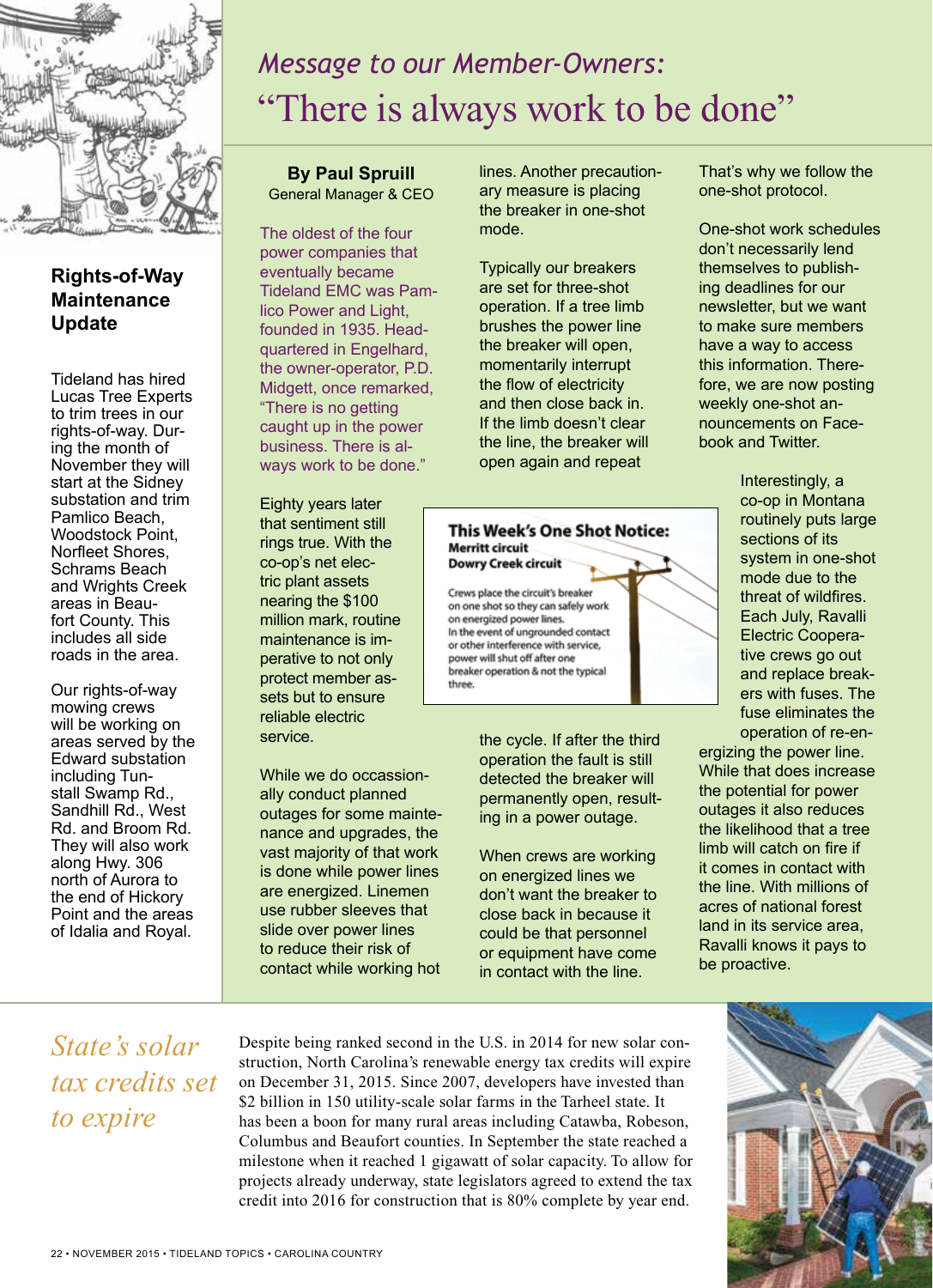### **SYSTEM VISION:**

# **Insulation Dos** and Don'ts



#### Completely Fill Cavity / Llene el espacio en su totalidad





2

3

Cut Insulation To Fit Around Obstructions / Corte el aislante de manera que se acomode alrededor de las obstrucciones





Attic Insulation Must Touch Sheetrock / El aislante para el ático tiene que hacer contacto con la tabla yeso





Split Insulation Around Wiring / Corte el aislante y acomódelo alrededor de los cables eléctricos





TIPS TO<br>UCE HEA<br>COSTS<br>A **TIPS TO REDUCE HEATING COSTS**



**significant air leaks.** 

**2.**

**Follow the recommended thermostat setting of 68°F or lower. If you own a heat pump, it is best to "set it and forget it" while electric furnace users should practice thermostat setback at night or when away.**

# **3.**

**Change system filters monthly. Inexpensive filters are preferred over pleated filters.**

## **4.**

**Close dampers when the fireplace is not in use. Otherwise your heated indoor air will go up and out the chimney.**